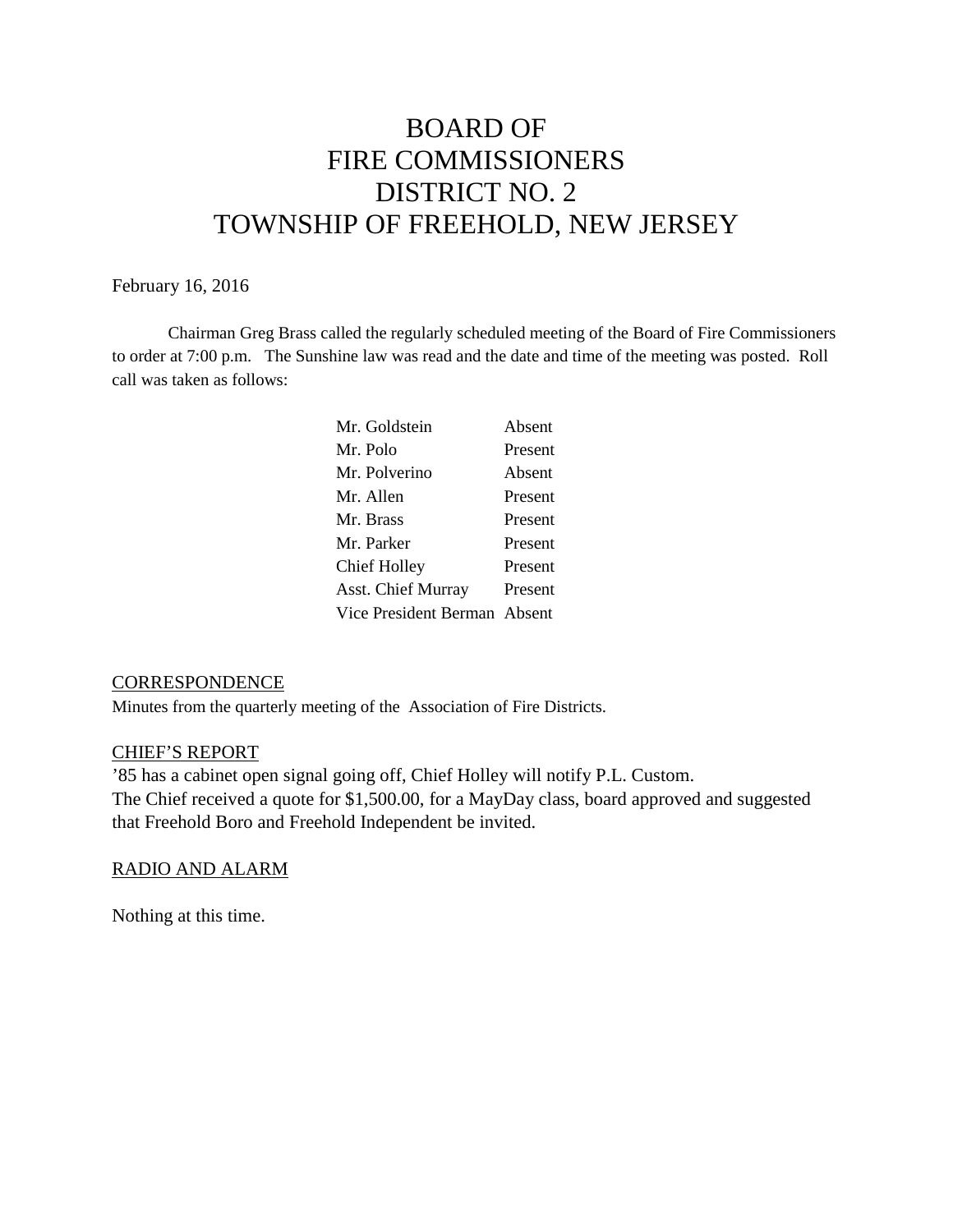# **BUILDING**

NJ Door Works is done with the upgrades at all of the buildings.

NJ Door Works, worked on the motor on the door in front of '85, it is now fixed.

#### **INSURANCE**

Nothing at this time.

### **MAINTENANCE**

Mr. Polo called Cummins about the generator at Pond Rd., not powering all circuits, they will be doing their annual service end of March beginning of April, and will check it then.

### NEW BUSINESS

Nothing a this time.

### OLD BUSINESS

Per Mr. Parker everything is ready for the elections.

Mr. Allen inquired about the sexual harassment class, per Mr. Parker the Fire Company doesn't have to give class, but does suggest that they conduct one.

Chief Holley asked if the Commissioners have to adhere to the same rules as the members do, regarding, drug testing, finger printing and sexual harassment class, per Mr. Parker yes the board has to adhere.

Mr. Allen is still working on setting up finger printing for the members.

Mr. Brass received a phone call from Salt Rock, West Virginia Fire Company, interested in the old '85.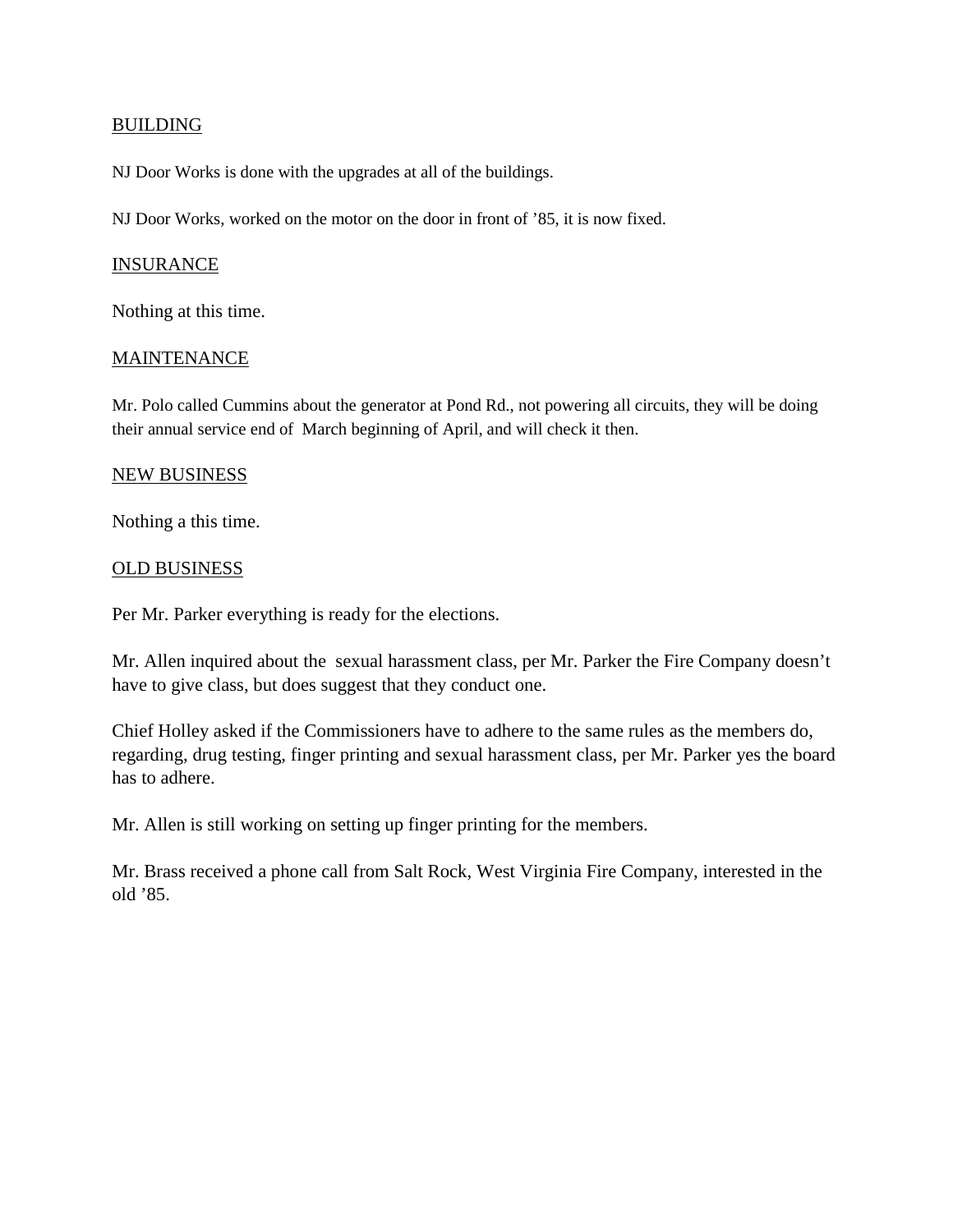# **TREASURER**

Mr. Polo reported the findings of the audit with Travelers Insurance Company, we received a refund check for an over payment, in the amount of \$8,371.00, will be deposited tomorrow February 17, 2016 at Freehold Savings and Loan Money Market Account.

| Checking Acct.:             | 2.872.64       |
|-----------------------------|----------------|
| Saving Acct.:               | \$ 692,254.06  |
| $CD$ Acct.:                 | \$831,279.45   |
| <b>Total Assets to Date</b> | \$1,526,406.15 |

# January Bills

| 9832 | Donna Brass                 | \$<br>100.00   |
|------|-----------------------------|----------------|
| 9833 | Cheryl Cook                 | \$<br>100.00   |
| 9834 | Maria Chiusano              | \$<br>100.00   |
| 9835 | Carmella Calamita           | \$<br>100.00   |
| 9836 | <b>NJNG</b>                 | \$<br>1,589.95 |
| 9837 | JCP&L                       | \$<br>847.37   |
| 9838 | <b>Staples</b>              | \$<br>104.98   |
| 9839 | Verizon Wireless            | \$<br>596.18   |
| 9840 | Optium                      | \$<br>308.22   |
| 9841 | Verizon                     | \$<br>385.42   |
| 9842 | Misstate Mobile Radio       | \$<br>495.00   |
| 9843 | Midatlantic Fire & Air      | \$<br>688.50   |
| 9844 | <b>Nettling IT Services</b> | \$<br>405.00   |
| 9845 | D' n 'R Heating             | \$<br>110.00   |
| 9846 | NJ Fire Equipment           | \$<br>744.80   |
| 9847 | <b>Edwards Tire</b>         | \$<br>370.90   |
| 9848 | Corbin Electric             | \$<br>740.00   |
| 9849 | <b>Access Health</b>        | \$<br>420.00   |
| 9850 | Roux Associates             | \$<br>2,075.05 |
| 9851 | Buchanan Ingersoll & Rooney | \$<br>930.27   |
| 9852 | <b>Monmouth County</b>      | \$<br>653.24   |
| 9853 | James Taylor                | \$<br>551.48   |
| 9854 | Ralphs Five Star Tools      | \$<br>410.94   |
| 9855 | <b>Earhardt Automotive</b>  | \$<br>463.15   |